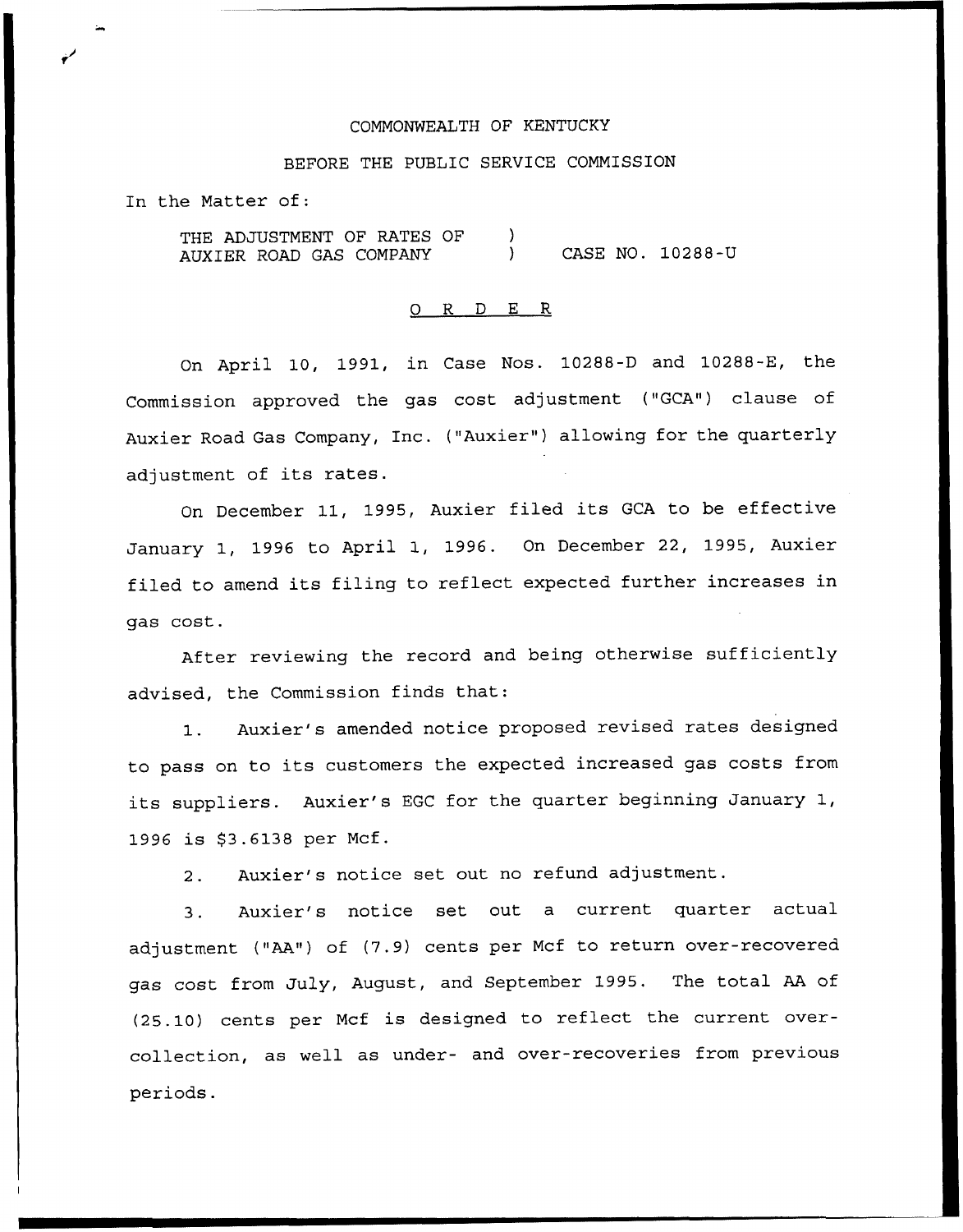4. Auxier's notice set out a current quarter balancing adjustment ("BA") of (1.3) cents per Mcf. The total BA of 1.0 cent per Mcf includes reconciling BA adjustments from previous quarters.

5. These adjustments produce a gas cost recovery rate of \$3.3728 per Mcf, \$1.0225 per Mcf more than the prior rate.

6. The rate adjustment in the Appendix to this Order is fair, just, and reasonable, in the public interest, and should be effective with service rendered on and after the date of this Order.

IT IS THEREFORE ORDERED that:

1. The rates in the Appendix to this Order are fair, just, and reasonable, and are effective for service rendered on and after the date of this Order.

2. Within 30 days of the date of this Order, Auxier shall file with this Commission its revised tariffs setting out the rates authorized herein.

Done at Frankfort, Kentucky, this 24th day of January, 1996.

PUBLIC SERVICE COMMISSION

Anda K Brealwith

Vice Chairma

Commissioneh

ATTEST:

Director Theory of the Director